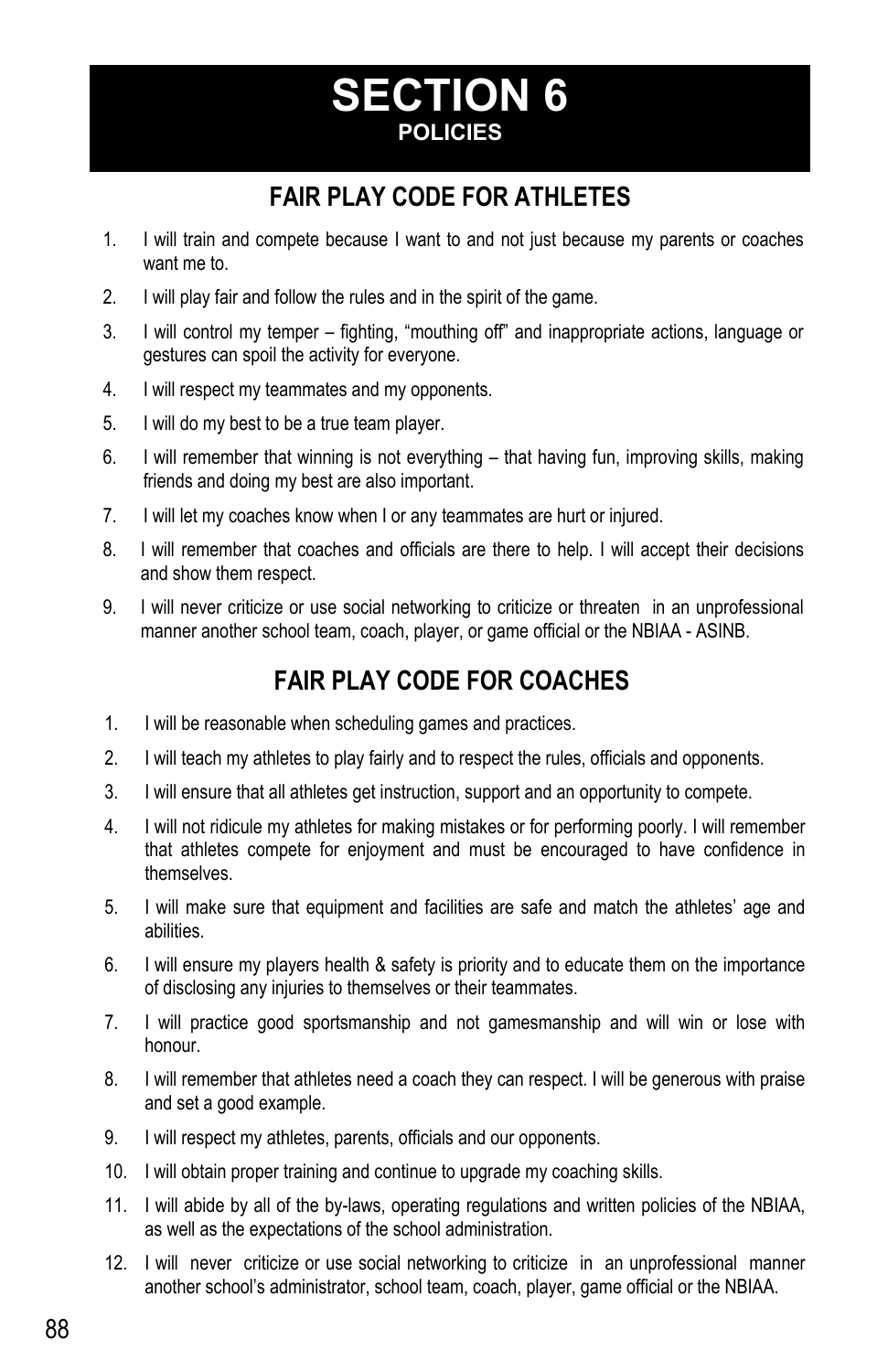## **FAIR PLAY CODE FOR SPECTATORS & PARENTS**

NBIAA is committed to ensuring that all athletes have the opportunity to participate in a safe and enjoyable environment. We have strong values of fair play, integrity, mutual respect, safety, graciousness and sportsmanship. Spectators and parents are expected to conduct themselves in a manner which supports the values of our organization and encourages the development of all athletes on and off the competition area.

- 1. I will cheer for all athletes in a positive manner, modeling good sportsmanship, respect for others and fair play and will not cheer against the opponents.
- 2. I will show respect to all individuals, treating everyone with courtesy, including but not limited to athletes, coaches, officials, volunteers, other spectators and parents.
- 3. I will present any protest or disagreements via the correct avenue and in a respectful manner.
- 4. I will never criticize or use social networking to criticize in an unprofessional manner another school's administrator, school team, coach, player, game official or the NBIAA.
- 5. I will refrain from engaging in foul or profane language or otherwise offensive behavior.
- 6. I will not use physical force or engage in verbal abuse, or violent acts of any kind.
- 7. I will not partake in the use of alcohol, tobacco or illegal use of drugs at any NBIAA activities.
- 8. If my child is participating, I will make sure the coach is aware if they have any injuries.

### **CODE OF ETHICS FOR COACHES'**

- **Exemplify the highest moral character** as a role model for young people.
- Recognize the individual worth and **reinforce the self-image** of each team member.
- **Encourage and assist** team members to set personal goals to achieve their highest academic potential.
- **Create a set of training rules** for athletes that reflect the positive values of abstaining from the use of drugs, alcohol and tobacco.
- Strive to **develop the qualities of leadership**, initiative and good judgment in each team member.
- **Communicate and interpret program goals** and objectives to parents and the community.
- **Provide a safe environment** for practice and competition.
- Gain an awareness of the importance of **prevention, care and treatment of athletic injuries**.
- **Respect the integrity** and judgment of the game official.
- Teach and abide by the rules of the game in letter and in spirit.
- **Build and maintain ethical relationships** with coaches and administrators.
- **Strive for excellence** in coaching skills and techniques through professional improvement.
- **Promote personal fitness** and good nutrition.
- **Be modest** in victory and gracious in defeat.
- **Encourage** a healthy respect for **the overall athletic program** and its vital roles in education.